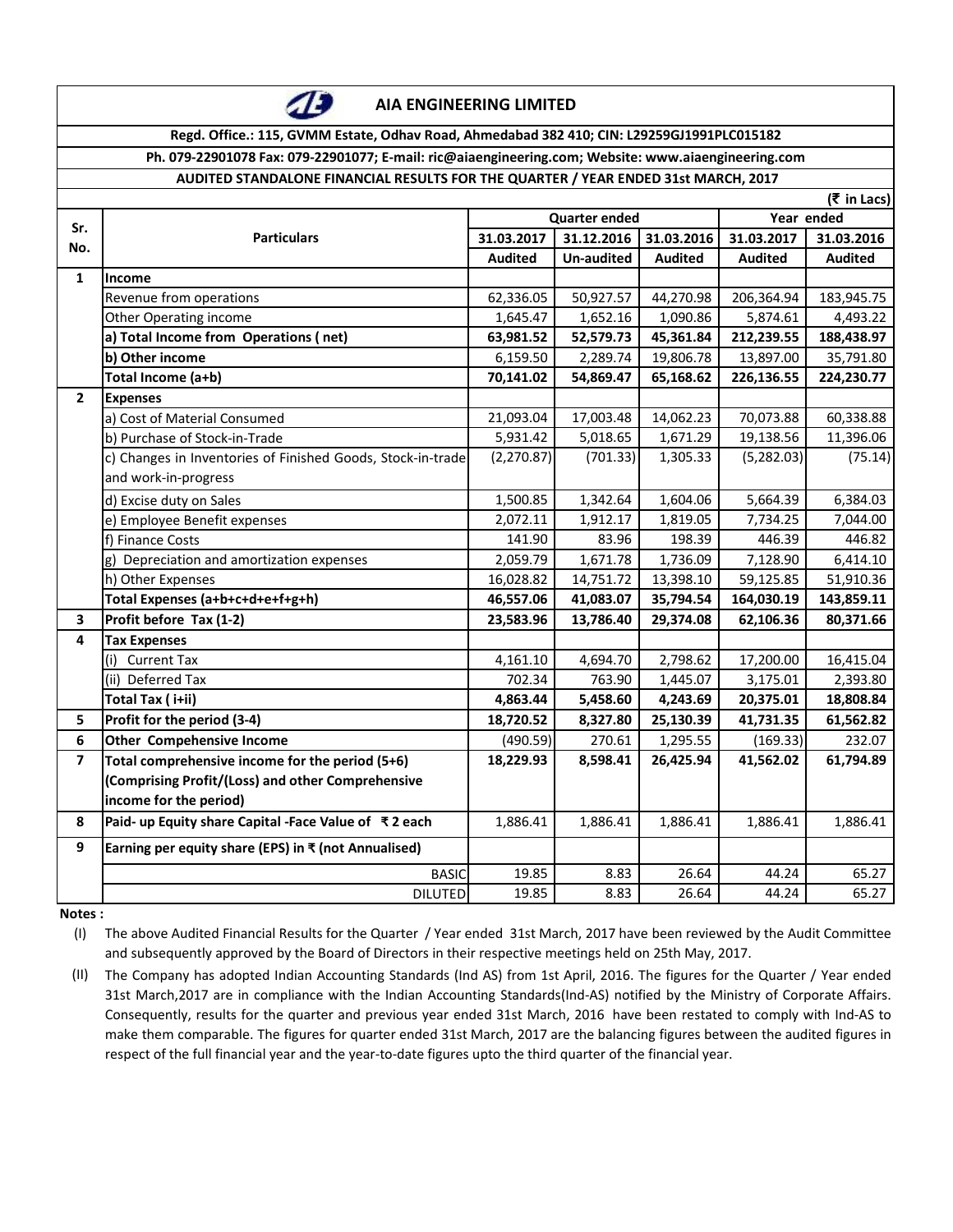(III) During the year under review, the Board of Directors, in its meeting held on February 13, 2017, has declared and paid an Interim Dividend of  $\bar{\tau}$  4/-(200%) per Equity Share of  $\bar{\tau}$  2/- each amounting to  $\bar{\tau}$  3,772.82 Lacs for the year 2016-17.

Board of Directors recommends Final Dividend of  $\bar{\tau}$  4/- (200%) per Equity Share of  $\bar{\tau}$  2/- each amounting to  $\bar{\tau}$  3,772.82 Lacs for the year 2016-17.

- (IV) The Company has only one reportable primary business segment as per IND AS 108 i.e. Manufacturing of High Chrome Mill Internals.
- (V) Figures for the previous period have been regrouped, reclassified and restated wherever necessary to make them comparable with the current period's figures.
- (VI) Statement of Reconciliation of net profit reported under Ind AS and net profit reported under previous Indian GAAP for the Quarter / Year ended 31st March, 2016 are as under:

|                                                       |                      | (₹ in Lacs) |  |
|-------------------------------------------------------|----------------------|-------------|--|
|                                                       | <b>Standalone</b>    |             |  |
| <b>Particulars</b>                                    | <b>Quarter ended</b> | Year ended  |  |
|                                                       | 31-03-2016           | 31-03-2016  |  |
| Net Profit after Tax as per previous Indian GAAP      | 24,310.31            | 58,766.70   |  |
| ADD:                                                  |                      |             |  |
| 1) Excise duty                                        | 1,604.06             | 6,384.03    |  |
| 2) Adjustment on account of fair value of Investments | 1,586.94             | 4,280.35    |  |
| 3) Effect of Current tax                              |                      | 147.68      |  |
| 4) Impact of amortisation written back on goodwill    | 38.18                | 153.56      |  |
| 5) Adjustment on account of Hedge Accounting          | (350.17)             | (184.08)    |  |
| <b>SUB TOTAL</b>                                      | 2,879.01             | 10,781.54   |  |
| LESS:                                                 |                      |             |  |
| 1) Excise duty                                        | 1,604.06             | 6,384.03    |  |
| 2) Remeasurements of Defined Benefit Plans            | 8.92                 | 35.70       |  |
| 3) Effect of Deferred Tax                             | 445.95               | 1,565.69    |  |
| <b>SUB TOTAL</b>                                      | 2,058.93             | 7,985.42    |  |
| Net Profit after Tax before OCI as per Ind AS         | 25,130.39            | 61,562.82   |  |
| Other Comprehensive Income                            | 1,295.55             | 232.07      |  |
| Total Comprehensive Income as per IND AS              | 26,425.94            | 61,794.89   |  |

(VII) Statement of Reconciliation between Total Equity reported under Ind AS and Previous Indian GAAP for the year ended 31st March, 2016 is as under :

|                                                   | (₹ in Lacs)                    |
|---------------------------------------------------|--------------------------------|
| <b>Particulars</b>                                | <b>Total Equity as on 31st</b> |
|                                                   | <b>March, 2016</b>             |
| Total Equity as per previous Indian GAAP          | 199,666.51                     |
| Accounting of Financial Instruments at fair value | 1,226.68                       |
| Fair valuation of Investments                     | 3,943.80                       |
| Amortisation of Goodwill reversed                 | 153.56                         |
| Tax Adjustments including deferred tax            | (1,569.68)                     |
| Reversal of dividend and tax thereon              | (9,079.80)                     |
| <b>Others</b>                                     | 8,906.20                       |
| Total Equity as per Ind AS                        | 203,247.27                     |

(VIII) Statement of Standalone Assets and Liabilities as at 31st March 2017 is attached saperately.

**By Order of Board of Directors For AIA Engineering Limited**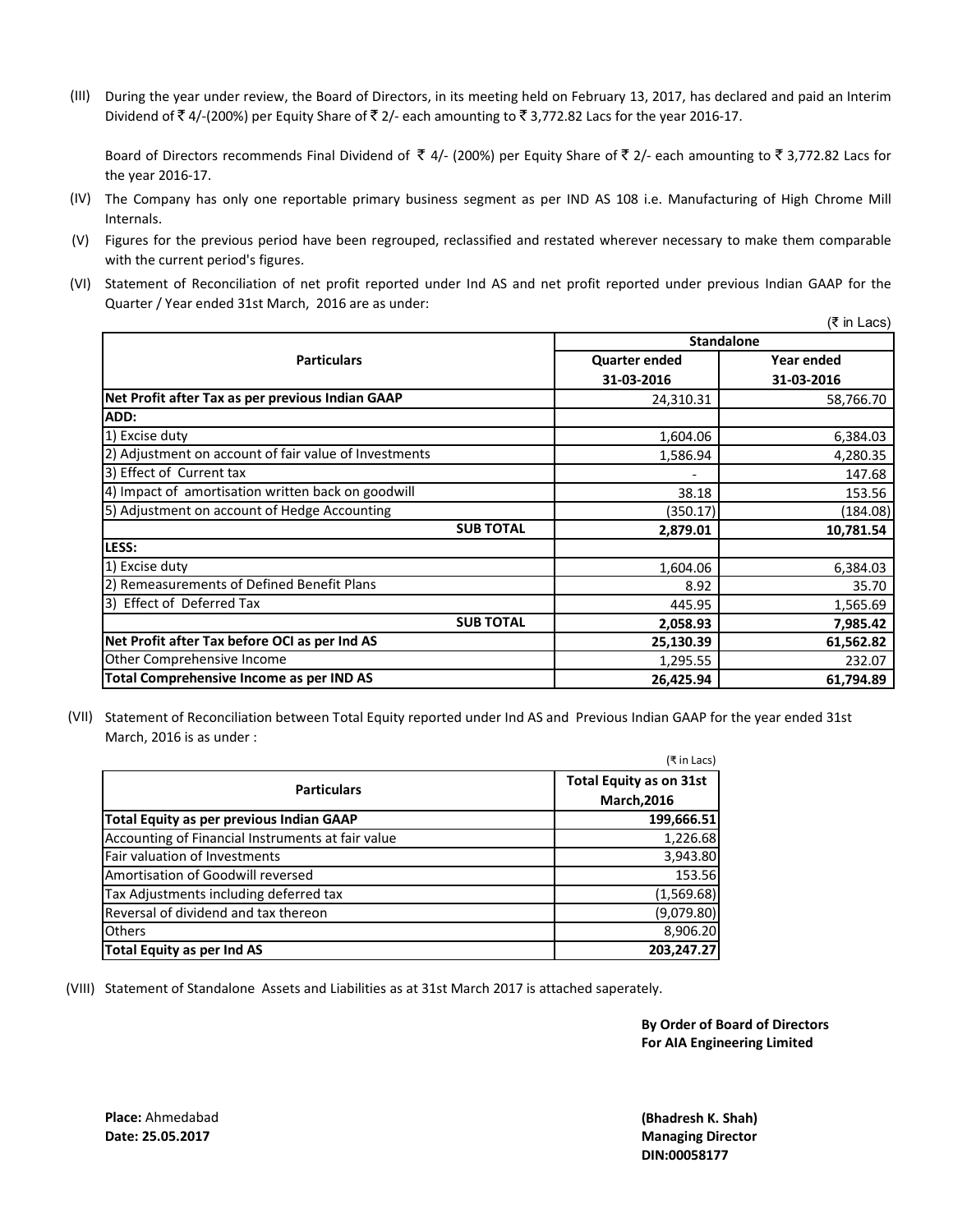

AIA ENGINEERING LTD.

Balancesheet as at 31st March, 2017

# **AUDITED STANDALONE STATEMENT OF ASSETS & LIABILITIES**

|                                              | (₹ in Lacs)        |                    |  |  |  |
|----------------------------------------------|--------------------|--------------------|--|--|--|
| <b>Particulars</b>                           | As at 31st         | As at 31st         |  |  |  |
|                                              | <b>March, 2017</b> | <b>March, 2016</b> |  |  |  |
|                                              |                    |                    |  |  |  |
| <b>ASSETS</b>                                |                    |                    |  |  |  |
| (I) Non-current assets                       |                    |                    |  |  |  |
| (a) Property, Plant and Equipment            | 64,305.44          | 64,528.15          |  |  |  |
| (b) Capital work-in-progress                 | 4,243.32           | 3,780.03           |  |  |  |
| (c) Goodwill                                 | 460.69             | 460.69             |  |  |  |
| (d) Other Intangible assets                  | 216.56             | 207.64             |  |  |  |
| (e) Financial Assets                         |                    |                    |  |  |  |
| (i)<br>Investments                           | 1,590.03           | 1,491.53           |  |  |  |
| Trade receivables<br>(ii)                    | 123.23             | 76.97              |  |  |  |
| (iii)<br>Loans                               | 167.93             | 163.34             |  |  |  |
| (f) Other non-current assets                 | 2,033.66           | 971.51             |  |  |  |
| (II) Current assets                          |                    |                    |  |  |  |
| (a) Inventories                              | 29,911.15          | 20,842.39          |  |  |  |
| (b) Financial Assets                         |                    |                    |  |  |  |
| (i)<br>Investments                           | 92,505.82          | 90,835.32          |  |  |  |
| Trade receivables                            | 66,100.52          | 40,126.42          |  |  |  |
| (ii)                                         |                    | 2,901.90           |  |  |  |
| Cash and cash equivalents<br>(iii)           | 1,727.70           |                    |  |  |  |
| Bank balances other than (iii) above<br>(iv) | 605.28             | 593.44             |  |  |  |
| (v)<br>Loans                                 | 132.13             | 101.66             |  |  |  |
| (c) Other current assets                     | 19,299.32          | 15,386.85          |  |  |  |
| <b>Total Assets</b>                          | 283,422.78         | 242,467.84         |  |  |  |
|                                              |                    |                    |  |  |  |
| <b>EQUITY AND LIABILITIES</b>                |                    |                    |  |  |  |
| <b>Equity</b>                                |                    |                    |  |  |  |
| (a) Equity Share capital                     | 1,886.41           | 1,886.41           |  |  |  |
| (b) Other Equity                             | 240,321.56         | 203,247.27         |  |  |  |
| <b>Liabilities</b>                           |                    |                    |  |  |  |
| (I) Non-current liabilities                  |                    |                    |  |  |  |
| (a) Financial Liabilities                    |                    |                    |  |  |  |
| Borrowings<br>(i)                            | 33.57              | 2,528.76           |  |  |  |
| (b) Provisions                               | 504.56             | 750.54             |  |  |  |
| (c) Deferred tax liabilities (Net)           | 8,708.06           | 5,542.72           |  |  |  |
|                                              |                    |                    |  |  |  |
| (II) Current liabilities                     |                    |                    |  |  |  |
| (a) Financial Liabilities                    |                    |                    |  |  |  |
| (i) Borrowings                               | 11,545.64          | 11,103.32          |  |  |  |
| (ii) Trade payables                          | 11,090.45          | 9,567.96           |  |  |  |
| (iii) Other financial liabilities            | 2,451.93           | 3,336.20           |  |  |  |
| (b) Other current liabilities                | 4,190.11           | 3,224.65           |  |  |  |
| (c) Provisions                               | 2,690.49           | 1,280.01           |  |  |  |
| <b>Total Equity and Liabilities</b>          | 283,422.78         | 242,467.84         |  |  |  |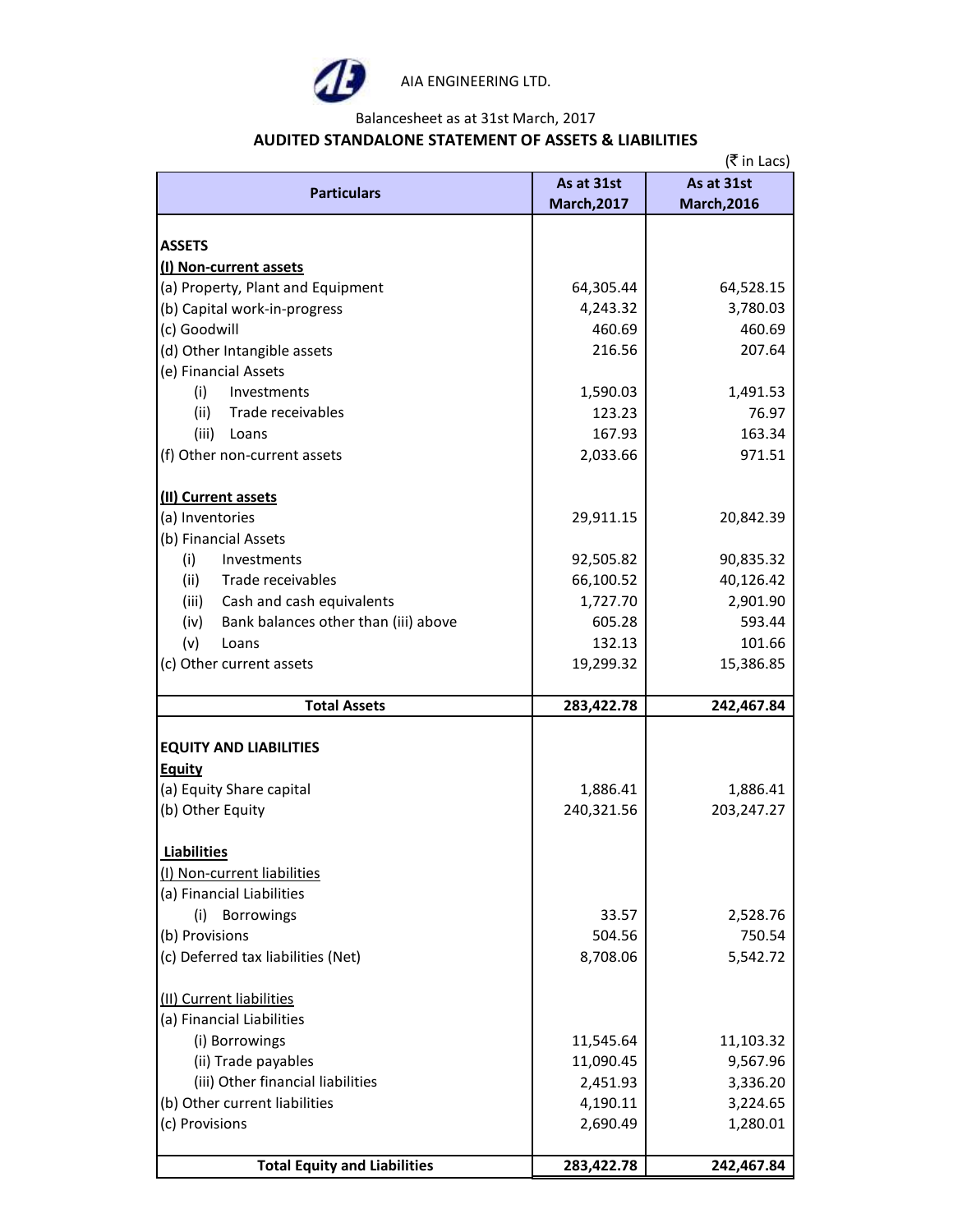

### **Regd. Office.: 115, GVMM Estate, Odhav Road, Ahmedabad 382 410; CIN: L29259GJ1991PLC015182 Ph. 079-22901078 Fax: 079-22901077; E-mail: ric@aiaengineering.com; Website: www.aiaengineering.com AUDITED CONSOLIDATED FINANCIAL RESULTS FOR THE QUARTER/YEAR ENDED 31ST MARCH, 2017**

|                | (₹ in Lacs)                                                               |                      |            |            |             |                |
|----------------|---------------------------------------------------------------------------|----------------------|------------|------------|-------------|----------------|
| Sr.            |                                                                           | <b>Quarter ended</b> |            |            | Year ended  |                |
| No.            | <b>Particulars</b>                                                        | 31.03.2017           | 31.12.2016 | 31.03.2016 | 31.03.2017  | 31.03.2016     |
|                |                                                                           | <b>Audited</b>       | Un-audited | Audited    | Audited     | <b>Audited</b> |
| $\mathbf{1}$   | Income                                                                    |                      |            |            |             |                |
|                | Revenue from operations                                                   | 62,943.60            | 59,096.58  | 59,878.56  | 223,923.48  | 212,715.29     |
|                | Other Operating income                                                    | 3,876.72             | 1,653.89   | 1,111.77   | 8,110.82    | 4,523.55       |
|                | a) Total Income from Operations (net)                                     | 66,820.32            | 60,750.47  | 60,990.33  | 232,034.30  | 217,238.84     |
|                | b) Other income                                                           | 2,487.15             | 2,229.40   | 3,564.97   | 10,444.23   | 10,193.80      |
|                | Total Revenue (a+b)                                                       | 69,307.47            | 62,979.87  | 64,555.30  | 242,478.53  | 227,432.64     |
| $\overline{2}$ | <b>Expenses:</b>                                                          |                      |            |            |             |                |
|                | a) Cost of Material Consumed                                              | 25,116.57            | 20,425.61  | 15,173.49  | 83,210.56   | 67,257.60      |
|                | b) Purchase of Stock-in-Trade                                             |                      |            |            |             |                |
|                | c) Changes in Inventories of Finished Goods, Stock-in-trade and work-in-  | (644.41)             | (922.20)   | 7,157.65   | (10,519.02) | 4,238.97       |
|                | progress                                                                  |                      |            |            |             |                |
|                | d) Excise duty on Sales                                                   | 2,059.20             | 1,744.38   | 1,793.90   | 7,432.90    | 7,399.70       |
|                | e) Employee benefits expense                                              | 2,719.23             | 2,713.05   | 2,542.04   | 10,671.07   | 10,243.04      |
|                | f) Finance Costs                                                          | 142.79               | 85.76      | 202.56     | 449.22      | 487.27         |
|                | g) Depreciation and amortization expenses                                 | 2,093.04             | 1,701.04   | 1,777.24   | 7,247.71    | 6,551.60       |
|                | h) Other Expenses                                                         | 21,569.57            | 19,507.22  | 17,382.04  | 77,781.78   | 67,168.59      |
|                | Total Expenses (a+b+c+d+e+f+g+h)                                          | 53,055.99            | 45,254.86  | 46,028.92  | 176,274.22  | 163,346.77     |
| 3              | Profit before Tax (1-2)                                                   | 16,251.48            | 17,725.01  | 18,526.38  | 66,204.31   | 64,085.87      |
| 4              | <b>Tax Expenses</b>                                                       |                      |            |            |             |                |
|                | (i) Current Tax                                                           | 4,233.91             | 4,655.10   | 2,835.62   | 17,366.59   | 16,476.47      |
|                | (ii) Deferred Tax                                                         | 491.78               | 1,022.15   | 1,119.47   | 3,116.40    | 1,929.98       |
|                | Total Tax (i+ii)                                                          | 4,725.69             | 5,677.25   | 3,955.09   | 20,482.99   | 18,406.45      |
| 5              | Profit after tax (4-5)                                                    | 11,525.79            | 12,047.76  | 14,571.29  | 45,721.32   | 45,679.42      |
| 6              | Less: Non Controlling Interest                                            | 14.21                | 15.09      | (23.89)    | 42.31       | (9.29)         |
| $\overline{7}$ | Net Profit after Non Controlling Interest (5-6)                           | 11,511.58            | 12,032.67  | 14,595.18  | 45,679.01   | 45,688.71      |
| 8              | <b>Other Comprehensive Income</b>                                         | (1, 219.98)          | (90.46)    | 1,128.53   | (1,788.49)  | 380.15         |
| 9              | Total comprehensive income for the period (7+8) (Comprising Profit/(Loss) | 10,291.60            | 11,942.21  | 15,723.71  | 43,890.52   | 46,068.86      |
|                | and other Comprehensive income for the period)                            |                      |            |            |             |                |
| 10             | Paid- up Equity share Capital - Face Value of ₹ 2 each                    | 1,886.41             | 1,886.41   | 1,886.41   | 1,886.41    | 1,886.41       |
| 11             | Earning per equity share (EPS) in ₹ (not Annualised)                      |                      |            |            |             |                |
|                | <b>BASIC</b>                                                              | 12.20                | 12.76      | 15.47      | 48.43       | 48.44          |
|                | <b>DILUTED</b>                                                            | 12.20                | 12.76      | 15.47      | 48.43       | 48.44          |

#### **Notes :**

(I) The above Audited Financial Results for the quarter / year ended 31st March, 2017 have been reviewed by the Audit Committee and subsequently approved by the Board of Directors in their respective meetings held on 25th May, 2017.

- (II) The Company has adopted Indian Accounting Standards (Ind AS) from 1st April, 2016. The figures for the quarter / year ended 31st March, 2017 are in compliance with the Indian Accounting Standards (Ind AS) notified by the Ministry of Corporate Affairs. Consequently, results for the quarter and previous year ended 31st March, 2016 have been restated to comply with Ind AS to make them comparable. The figures for quarter ended 31st March, 2017 are the balancing figures between the audited figures in respect of the full financial year and the year-to-date figures upto the third quarter of the financial year.
- (III) During the year under review, the Board of Directors, in its meeting held on 13th February, 2017, has declared and paid an Interim Dividend of  $\bar{\tau}$  4, (200%) per Equity Share of  $\bar{\tau}$  2/- each amounting to  $\bar{\tau}$  3,772.82 Lacs for the year 2016-17.
- (IV) The Company has only one reportable primary business segment as per Ind AS 108 i.e. Manufacturing of High Chrome Mill Internals. Board of Directors recommends Final Dividend of  $\bar{\tau}$  4/- (200%) per Equity Share of  $\bar{\tau}$  2/- each amounting to  $\bar{\tau}$  3,772.82 Lacs for the year 2016-17.
- (V) Figures for the previous period have been regrouped, reclassified and restated wherever necessary to make them comparable with the current period's figures.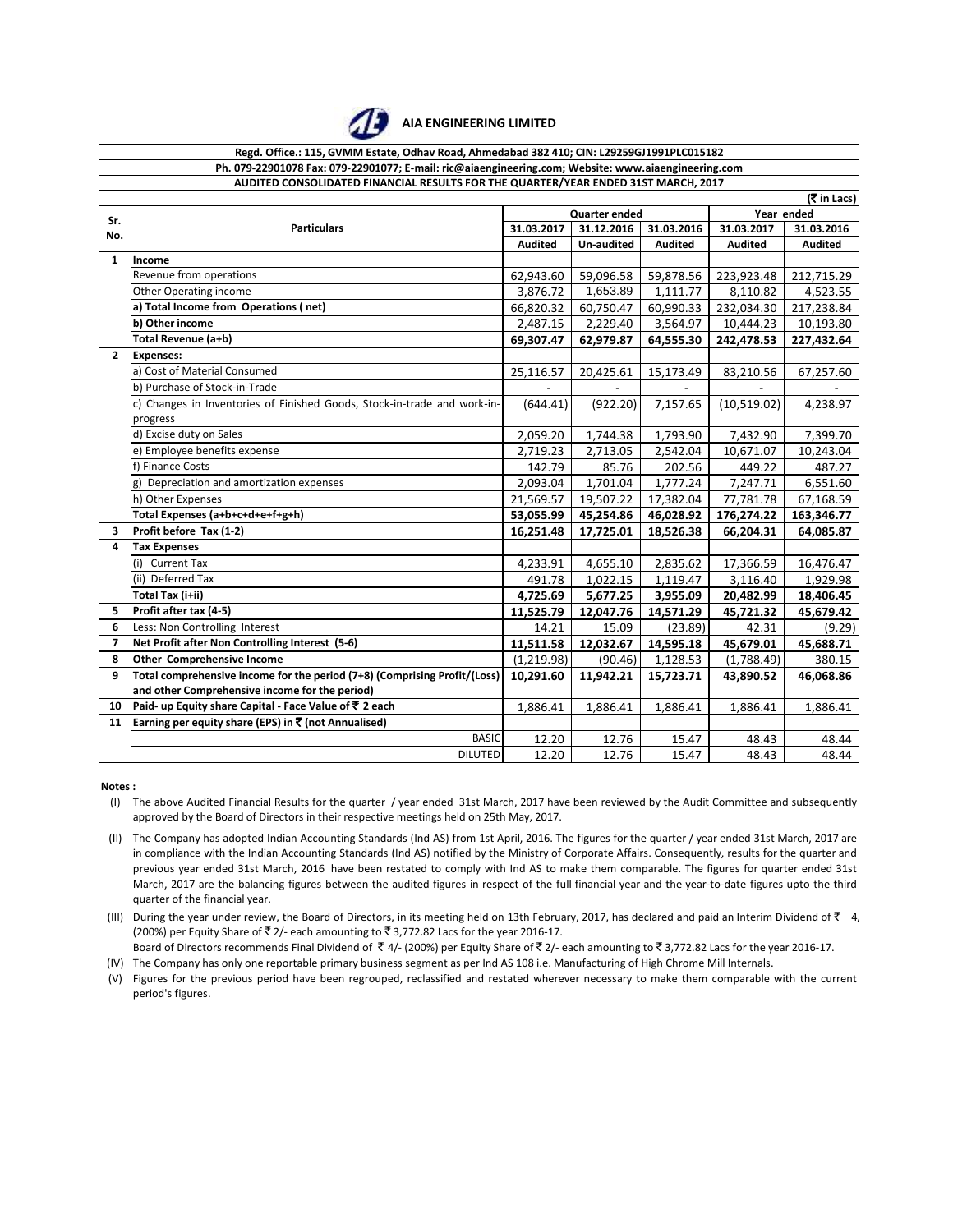- (VI) The Consolidated Financial Results comprises of the results of the Parent Company i.e. AIA Engineering Ltd. and its subsidiaries viz. Welcast Steels Ltd., India, Vega Industries (Middle East) FZC., UAE, Vega Industries Ltd., U.K., Vega Industries Ltd., U.S.A., Vega Steel Industries (RSA) (Proprietary) Ltd., South Africa, Wuxi Vega Trade Co. Ltd., China and PT. Vega Industries Indonesia, Indonesia.
- (VII) Statement of reconciliation of net profit reported under Ind AS and net profit reported under previous Indian GAAP for the quarter / year ended 31st March, 2016 are as under:

|                                                       |               | (₹ in Lacs) |  |
|-------------------------------------------------------|---------------|-------------|--|
|                                                       | Consolidated  |             |  |
| <b>Particulars</b>                                    | Quarter ended | Year ended  |  |
|                                                       | 31-03-2016    | 31-03-2016  |  |
| Net Profit after Tax as per previous Indian GAAP      | 13,456.48     | 42,422.17   |  |
| ADD:                                                  |               |             |  |
| 1) Excise duty                                        | 1,793.90      | 7,399.70    |  |
| 2) Adjustment on account of fair value of Investments | 1,250.38      | 3,943.79    |  |
| 3) Effect of current tax                              |               | 147.68      |  |
| 4) Impact on depreciation                             | 31.52         | 146.90      |  |
| 5) Adjustment on account of Hedge Accounting          | (11.18)       | 154.91      |  |
| <b>SUB TOTAL</b>                                      | 3,064.62      | 11,792.98   |  |
| LESS:                                                 |               |             |  |
| 1) Excise duty                                        | 1,793.90      | 7,399.70    |  |
| 2) Remeasurements of Defined Benefit Plans            | 10.01         | 22.81       |  |
| 3) Effect of deferred tax                             | 122.01        | 1,103.93    |  |
| <b>SUB TOTAL</b>                                      | 1,925.92      | 8,526.44    |  |
| Net Profit after Tax before OCI as per IND AS         | 14,595.18     | 45,688.71   |  |
| Other Comprehensive Income                            | 1,128.53      | 380.15      |  |
| Total Comprehensive Income as per IND AS              | 15,723.71     | 46,068.86   |  |

(VIII) Statement of Reconciliation between Total Equity reported under Ind AS and previous Indian GAAP for the year ended 31st March, 2016 is as under :

|                                                   | (₹ in Lacs)                                   |
|---------------------------------------------------|-----------------------------------------------|
| <b>Particulars</b>                                | <b>Total Equity</b><br>as on 31st March, 2016 |
| Total Equity as per previous Indian GAAP          | 226,347.78                                    |
| Accounting of Financial Instruments at fair value | (6,832.64)                                    |
| Fair valuation of Investments                     | 3,943.79                                      |
| Amortisation of Goodwill reversed                 | 146.90                                        |
| Tax Adjustments including deferred tax            | (956.25)                                      |
| Reversal of dividend and tax thereon              | (9,095.16)                                    |
| <b>Others</b>                                     | 16,820.10                                     |
| Total Equity as per Ind AS                        | 230.374.52                                    |

(IX) Statement of Assets and Liabilities as at 31st March 2017 is attached saperately.

(X) The details of the following items on the Standalone basis are as follows:

| (₹ in Lacs)                |                |                      |                |                |            |  |
|----------------------------|----------------|----------------------|----------------|----------------|------------|--|
|                            |                | <b>Quarter ended</b> |                |                | Year ended |  |
| <b>Particulars</b>         | 31.03.2017     | 31.12.2016           | 31.03.2016     | 31.03.2017     | 31.03.2016 |  |
|                            | <b>Audited</b> | Un-audited           | <b>Audited</b> | <b>Audited</b> | Audited    |  |
| Turnover                   | 62.336.05      | 50.927.57            | 44.270.98      | 206.364.94     | 183,945.75 |  |
| <b>Profit Before Tax</b>   | 23.583.96      | 13.786.40            | 29.374.08      | 62.106.36      | 80,371.66  |  |
| Total Comprehensive Income | 18,229.93      | 8,598.41             | 26.425.94      | 41,562.02      | 61,794.89  |  |

**By Order of Board of Directors For AIA Engineering Limited**

**Place:** Ahmedabad **Date:** 25.05.2017

**DIN:00058177 (Bhadresh K. Shah) Managing Director**